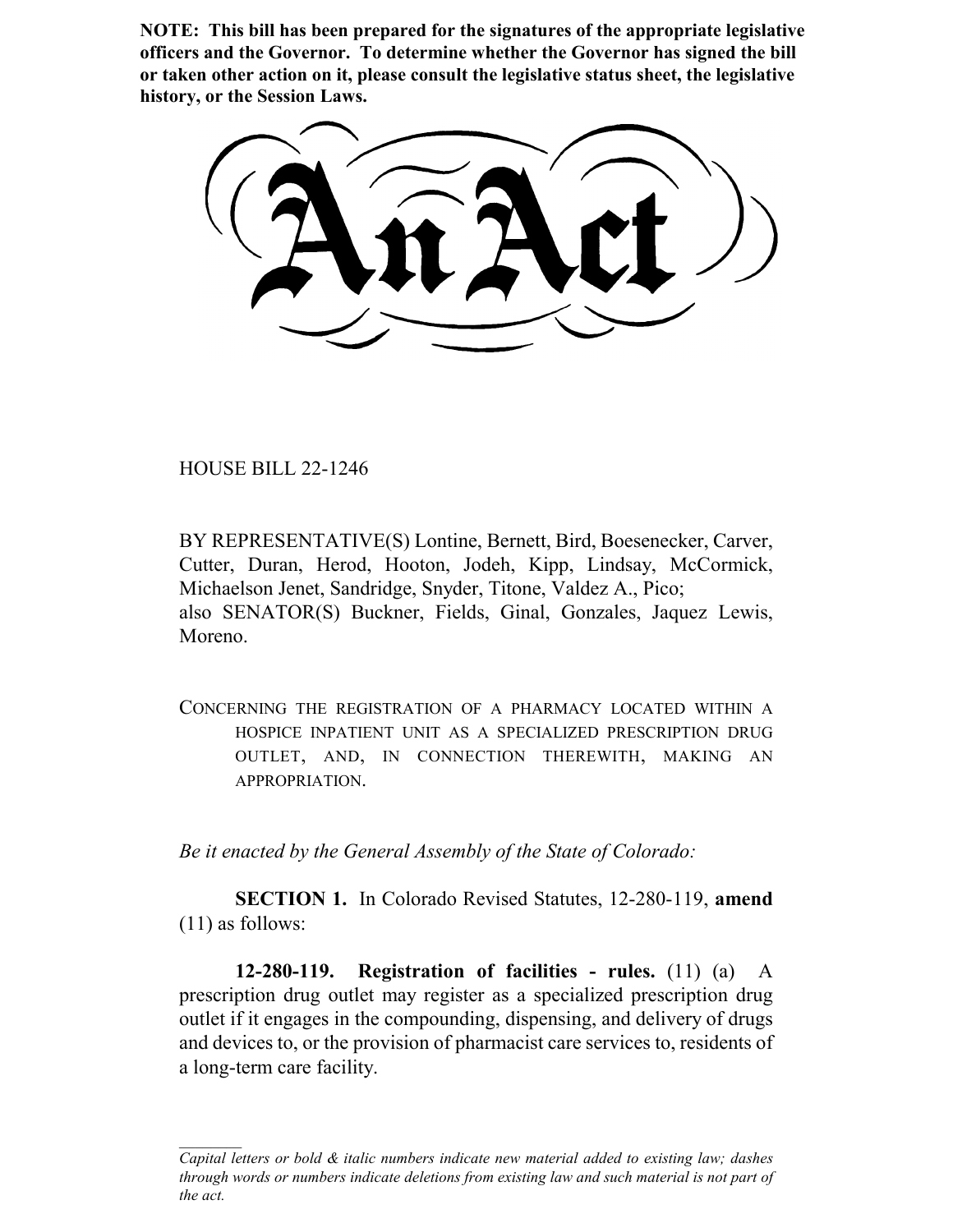(b) A PHARMACY LOCATED IN A HOSPICE INPATIENT UNIT MAY REGISTER AS A SPECIALIZED PRESCRIPTION DRUG OUTLET IF THE PHARMACY COMPOUNDS DRUGS AND DEVICES AND DISPENSES AND DELIVERS THE DRUGS AND DEVICES, OR PROVIDES PHARMACIST CARE SERVICES, TO RESIDENTS OF THE HOSPICE INPATIENT UNIT.

(c) The board shall adopt rules as necessary to implement this subsection  $(11)$ .

**SECTION 2. Appropriation.** (1) For the 2022-23 state fiscal year, \$53,611 is appropriated to the department of regulatory agencies. This appropriation is from the division of professions and occupations cash fund created in section 12-20-105 (3), C.R.S. To implement this act, the department may use this appropriation as follows:

(a) \$30,920 for use by the division of professions and occupations for personal services, which amount is based on an assumption that the division will require an additional 0.3 FTE;

(b) \$13,174 for use by the division of professions and occupations for operating expenses; and

(c) \$9,517 for the purchase of fleet vehicle services.

(2) For the 2022-23 state fiscal year, \$9,517 is appropriated to the department of personnel and administration. This appropriation is from reappropriated funds received from the department of regulatory agencies under subsection  $(1)(c)$  of this section. To implement this act, the department of personnel and administration may use this appropriation to provide fleet vehicle services for the department of regulatory agencies.

**SECTION 3. Act subject to petition - effective date applicability.** (1) This act takes effect at 12:01 a.m. on the day following the expiration of the ninety-day period after final adjournment of the general assembly; except that, if a referendum petition is filed pursuant to section 1 (3) of article V of the state constitution against this act or an item, section, or part of this act within such period, then the act, item, section, or part will not take effect unless approved by the people at the general election to be held in November 2022 and, in such case, will take effect on the date of the official declaration of the vote thereon by the governor.

PAGE 2-HOUSE BILL 22-1246